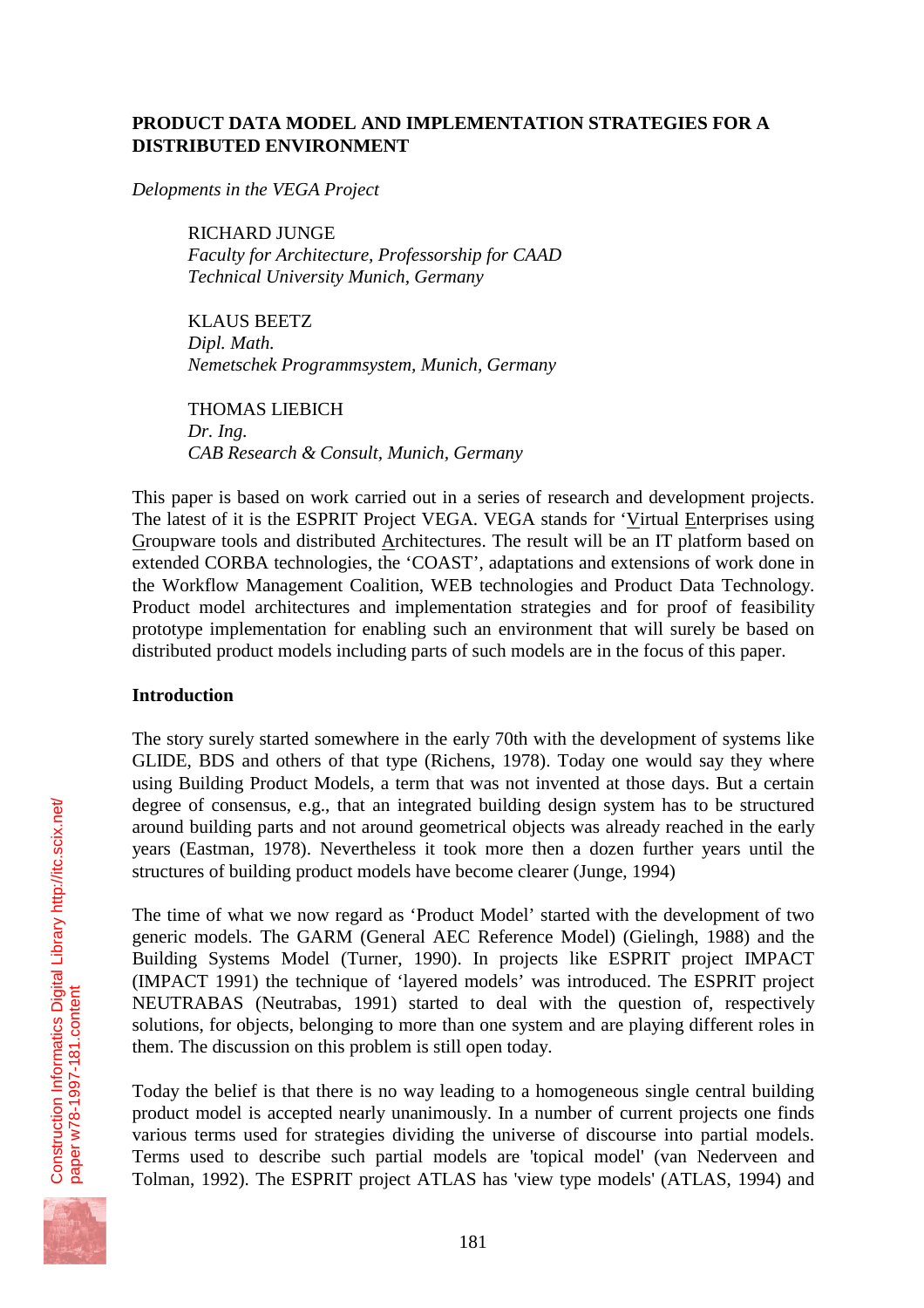| Period  | Focus of development         | Example Model       |
|---------|------------------------------|---------------------|
| 1975-85 | 'pre-product models'         |                     |
| 1975-80 | basics of building models    | <b>GLIDE</b>        |
| 1980-85 | models for expert systems    |                     |
| 1985-   | building product data models |                     |
| 1986-90 | generic product models       | GARM, BSYSM         |
| 1990-95 | aspect and layered models    | <b>COMBI, ATLAS</b> |
| 1995    | 'consolidated models'        | O.P.E.N             |

#### Figure 1 Model history

ESPRIT project COMBI uses 'partial models' and 'application models' (Junge et al, 1994). Although the solutions are slightly different, a way has been found that leads to practical building product data models.

The discussion is on strategies where these partial models should be compatible with each other. The idea is that there is a "central" part of the modeling domain that would be shared by all partial models (Luiten et al., 1991). These central parts are often called kernel or core models. Again one finds this concept in ATLAS and COMBI, as LSE Project Type Model or as Central Neutral Model The main question still remains: What is the focus of a core model? Is it the sum of parts used in at least one application or domain? Or should it be a small but generic kind of 'overhead model` which aims at staying stable when the scope of the overall model expands? A proposed solution for the first is e.g. the minimal kernel model as used in the NICK project (Tarandi, V. 1993)

The Building Construction Core Model (BCCM, ISO STEP Part 106, Tolman and Wix, 1995) is based on the opposite concept. The basic assumption is that all objects that are used by more than one system should go into the core model. This at first glance simple concept implies that the core model will grow into a central model with some but small satellites. The question is how many objects do not belong to more than one system? This seems to be a concept that bears the danger in it that the model will 'explode' because of the shear number of entities it will have to deal with and it will not be a stable core for the suite of models it is intended to serve until all these models are being developed themselves. Such a model for Computer Integrated Construction (CIC) could easily reach a number of some thousand entities. Even if most of the attributes would go into the connected 'domain models', thus leaving itself to be a semantically flat model, it seems very questionable if such a model would be manageable. A comparable approach, the IPIM, was discussed in STEP during 1989.

One could draw a kind of time table showing the main focuses of research and development of product modeling technology. A variation of such a time table presented by Bjoerk (Bjoerk 1993) is shown in fig 1.

In 1994 Bjoerk presented a structure of how the different product modeling concepts very briefly and incomplete described above can be grouped. He called it a 'Layered Framework Architecture' for grouping data structures which are used in building product data models' (Bjoerk 1994). Bjoerk writes: 'The set of data structures that make up a fictive comprehensive building product model is partitioned using an onion- like overall architecture. ....a decomposition into five layers would seem appropriate'.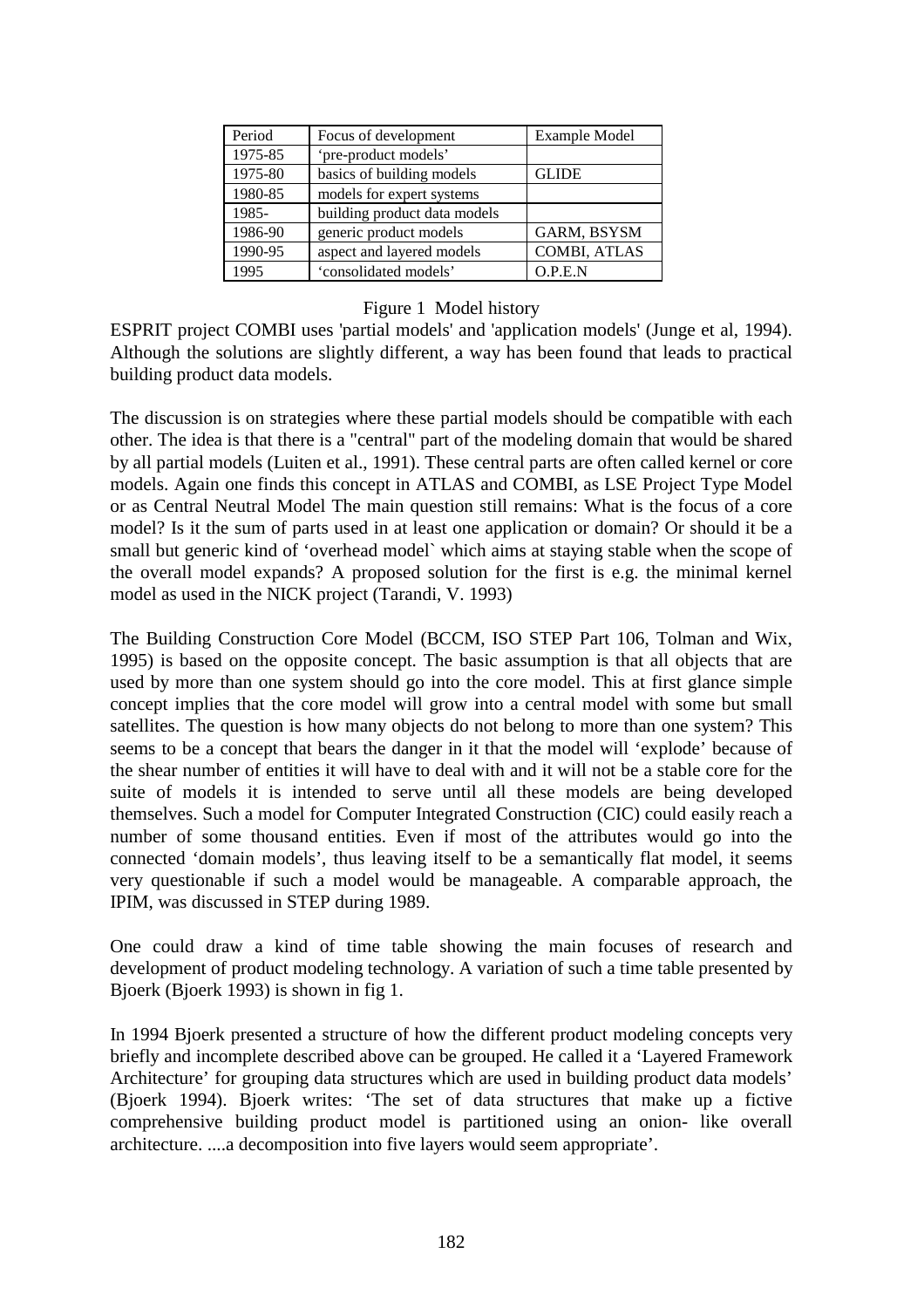| Model layer        | Example data structures             | Example models             |
|--------------------|-------------------------------------|----------------------------|
| <b>Fundamental</b> | objects, attributes, relationships, | Relational data model      |
| data model         | generalisation-specialisation,      | Entity-relationship        |
|                    | rules, methods, messages            | -model                     |
|                    |                                     | The object as in           |
|                    |                                     | objectoriented             |
|                    |                                     | programming The frame      |
| Generic product    | Data structures for describing      | <b>STEP Resource Parts</b> |
| description        | aggregation-decomposition,          | <b>EDM</b>                 |
| model              | type objects, versions, shape       | GARM                       |
|                    | and location information.           | <b>OOCAD</b>               |
|                    | abstraction levels etc              |                            |
| Building product   | Generic object classes which        | <b>Building Systems</b>    |
| data model         | are particular for a specific       | Model                      |
| kernel             | design or construction discipline   | <b>GSD</b> Model           |
|                    | and or phase in the construction    | <b>RATAS</b> Framework     |
|                    | process                             | <b>KBS MODEL NICK</b>      |
| Aspect models      | Detailed object classes which       | <b>COMBINE IDM</b>         |
|                    | are particular for a specific       | RATAS quantity take        |
|                    | design or construction discipline   | off prototype              |
|                    | and or phase in the construction    | <b>Structural Steel</b>    |
|                    | process                             | Model                      |
|                    |                                     | <b>CIMsteel LPM</b>        |
| Aplication models  | Detailed object classes which       | Not subject for this       |
|                    | constitute the conceptional         | framework                  |
|                    | model of one particular             |                            |
|                    | application                         |                            |

Figure 2 The layered Framework Architecture

Following Bjoerk all these layers combined would form a comprehensive building data model. The models quoted in the framework where more or less focused on the necessary exploration of only one the layers. From today's level of knowledge it is obvious that none of those 'layers' as standalone solution can provide the necessary basis for a comprehensive Building Product Data Model.

The authors therefore propose the 'Consolidated Model' as the attempt to combine the pieces developed in previous projects to an architecture mature for an commercial implementation of the paradigm of the 'Building Product Model'.

## 1. **Steps towards the 'Consolidated' Model**

The Consolidated Model architecture emerged out of a more or less consequently and gradually development in a series of projects in which the authors where involved during the last five years. These are COMBI, an ESPRIT project, NextCAAD I, NextCAAD II, both are industry funded development projects and VEGA, again an ESPRIT project. One common basis for all these projects was an as much as possible and consequent application of so called 'STEP methodologies' and the search for a model architecture flexible and comprehensive enough to serve as a basis for commercial applications in architecture and engineering.

## COMBI

The COMBI project (1993-95) developed a prototype environment for cooperative design focused on the domain of structural engineering. It envisions an intelligent environment based on the idea of 'integration by communication' (Junge 1991). The first focus is the development of four application tools for structural design. These tools form a chain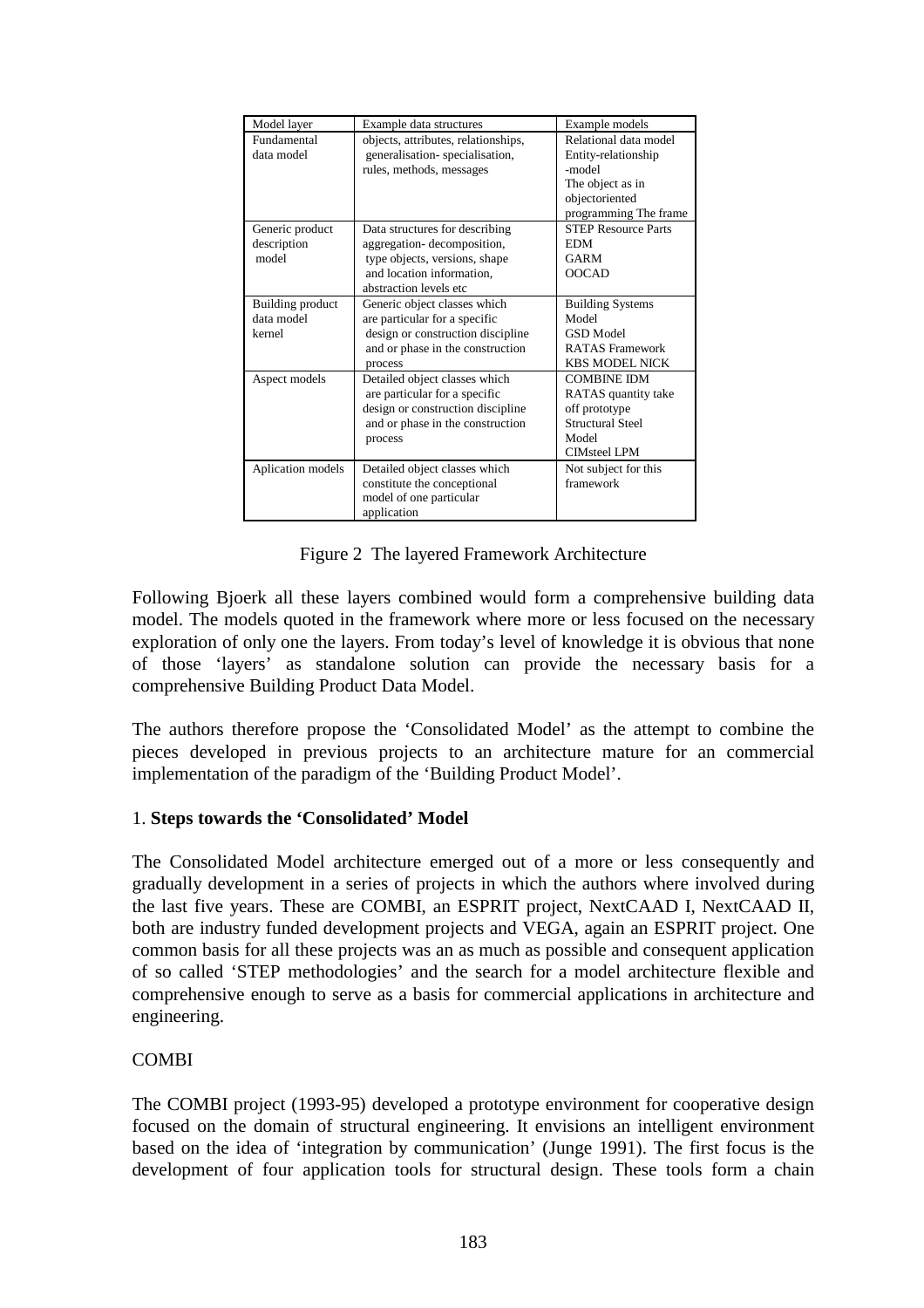beginning with beginning with soil mechanics and foundation design to structural analysis end ending with reinforcement design. The second focus is on integrating these four application tools, while the third focus is on linking tools which are developed on the basis of a product model with an external traditional CAD system. For these three tasks a product model framework is being developed.

This framework has been created under consideration of the evolutionary multi stage and multi agent nature of the design process and for unified integration approach. The architecture of the framework can schematically be represented by four hierarchically structured levels (Figure 5). It can be envisioned as a network of computers and users, where communication and coordination is achieved through a shared information medium and a control mechanism which provides facilities for the integration of loosely coupled design tools.

The application tools, that support the work of the individual designers shown on the bottom level have their own application dependent product model, which need not necessarily conform to a standardized product model specification. Thus, application data are processed and stored only within their application domain, which helps to avoid information explosion and unnecessarily complicated data structures. The three main reasons for this decision had been:

- the application data structure must be organized according to the needs of the application methods in order to achieve maximal run time performance,
- existing tools must be integrated without internal modifications, and
- specific data extensions needed by the application methods are often only for temporary use and can be generated automatically, e.g. by a finite element mesh generator, as it is the case in the COMBI prototype.

The two middle levels are forming the common kernel of the integration framework. They are divided into a central neutral model and several COMBI partial models designed to serve specific engineering domains. Communication within one domain is supported by the corresponding partial model, communication between different domains need additionally to their partial model the Central model and thus increasing the need as well as the complexity of the necessary mapping mechanisms. The uppermost level serves as a common source, containing resource parts from STEP as well as small COMBI proprietary resources. The framework can be classified as a layered architecture using a central kernel and partial models.

| Resource<br>Level             | <b>STEP</b><br><b>COMBI</b><br>P<br>       |
|-------------------------------|--------------------------------------------|
| General Model<br>Level        | General Neutral Model                      |
| <b>Partial Model</b><br>Level | Foundation<br>Structural<br>Model<br>Model |
| Application<br>Model          | <b>FEA</b><br><b>FUN</b>                   |

Figure 3. COMBI Framework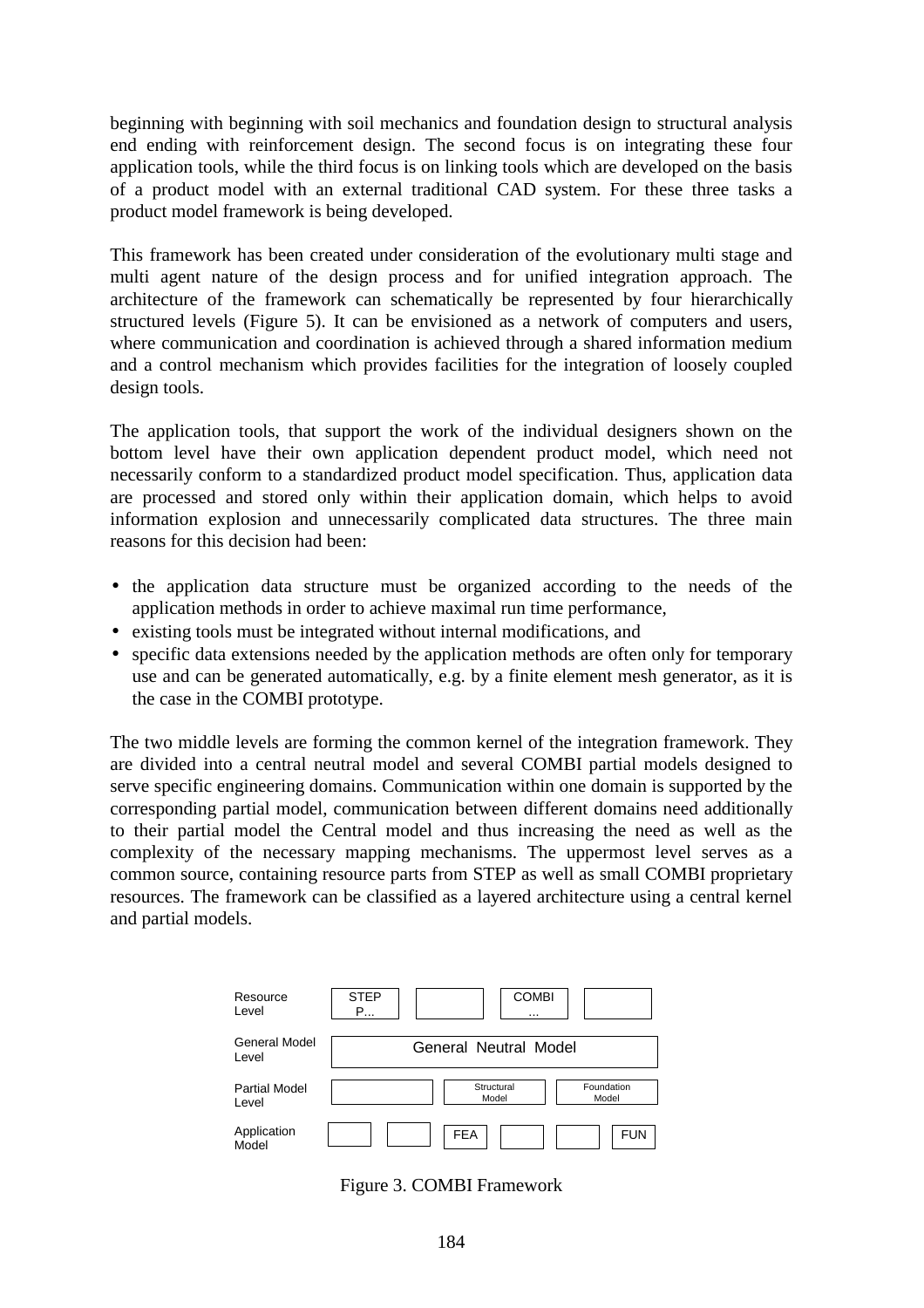

# THE NextCAAD I PROJECT

The objective of the project is to develop a CAD system that is not primarily oriented towards the graphical and geometrical processing as current systems are. the basic idea is that the architectural design object is considered as an logical entity within the product model. Architectural design objects can be rooms, spaces, building components of different complexity, grids, etc.. Parts of the objects' definitions are dealing with its physical shape, physical properties, others with its representation, which is always an abstraction of the real design object.

The existence of an object is not based on the representation of its geometry on the screen respectively the object's definition in geometry data. This is the fundamental step, which creates the basis for a consistent application of the product model philosophy. An object is a more abstract entity that can be viewed from different viewpoints. Thus it has different representations, e.g. different geometric representation, characterized by different sets of attributes.

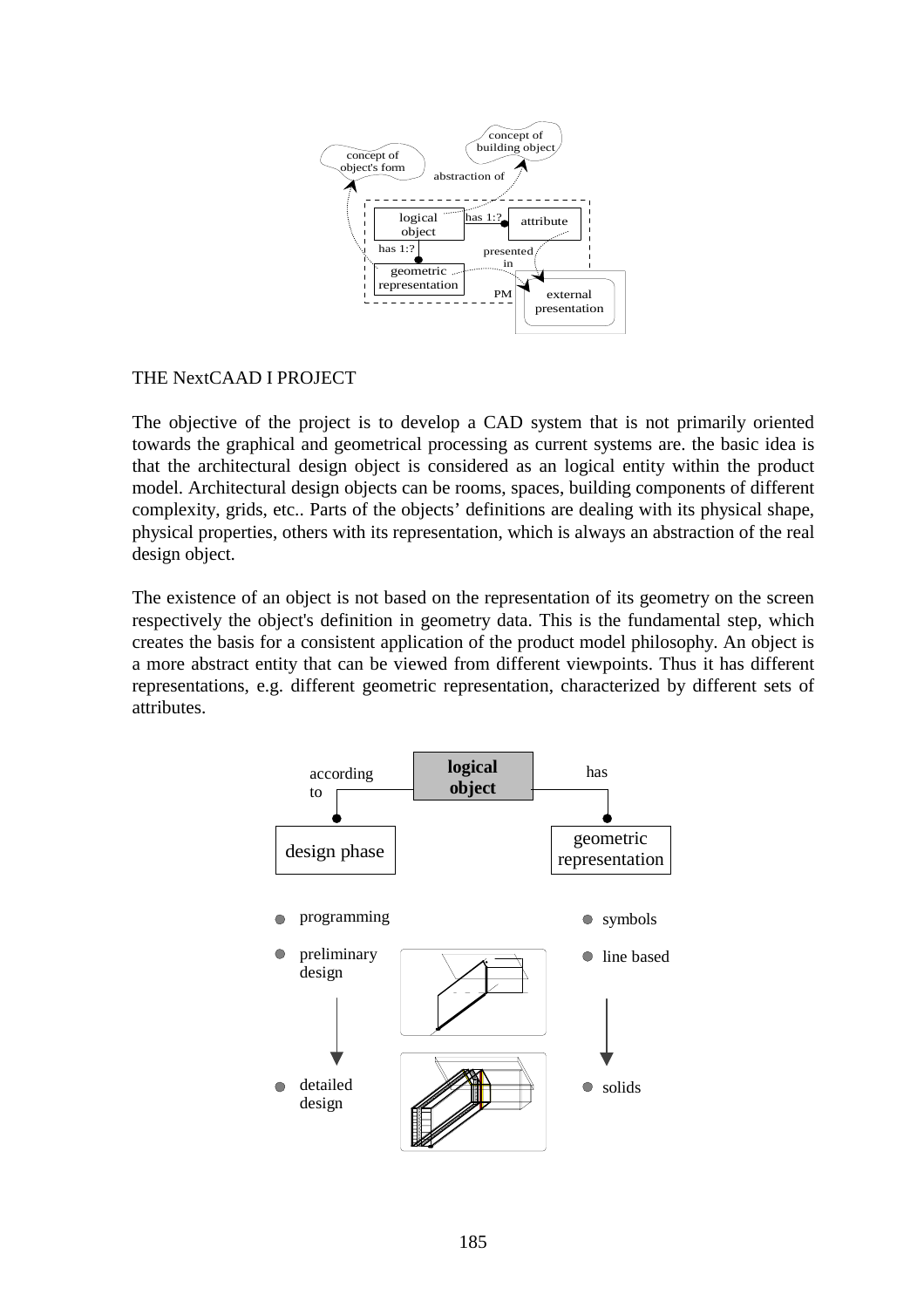

An application covering a whole area, such as CAAD the discipline of architecture, has to be dynamic by its own nature. It should be possible to shift the focus from, e.g. the spatial layout, to the building components and again to the bill of quantities.

Therefore the modules of the system, and accordingly the partial models of the product model, should be interconnectable in a dynamic way. Thus, the underlying product model is structured as a web of interconnected modules, in opposite to the layered approach, e.g., in STEP.

The next generation CAAD has to deal with many phases of an object's life cycle, from programming phase to detailed design. Objects may occur and disappear during the life cycle, usually they are transformed or refined many times. In particular the geometric representation change from vague and fuzzy symbolic descriptions to sketch-like two dimensional geometry and again to exact two- and three dimensional geometric entities. Thus, multiple geometric representation is of special concern for the project.

Design is a highly dynamic process with many diverse particular activities and constantly shifting focuses between them. Translated into a product model this means that there are many individual focuses. This could be modeled as a huge singular model. Disadvantages are discussed in the introduction. Even if it where theoretically possible to model such a thing, practically it is not feasible, because one has to have particular results in a foreseeable range of time. All this leads to modular models. The conceptual idea for bringing the dynamic nature of the design process into a product model was that of a number of modules that could be connected together in dependence of the momentary context requirements of the CAAD system. This is the idea of a web of dynamically interconnected modules.

The concept of this model architecture could not be realized for many reasons. The resources of the NextCAAD I project where reduced and it was focused to architectural design only. This goal could be reached with much simpler model architectures that or based on more proven ground. Secondly it still is doubtful if it would have been possible to implement such an architecture with the implementation technique of that time and project. Today with developments from the VEGA project a realization would be more likely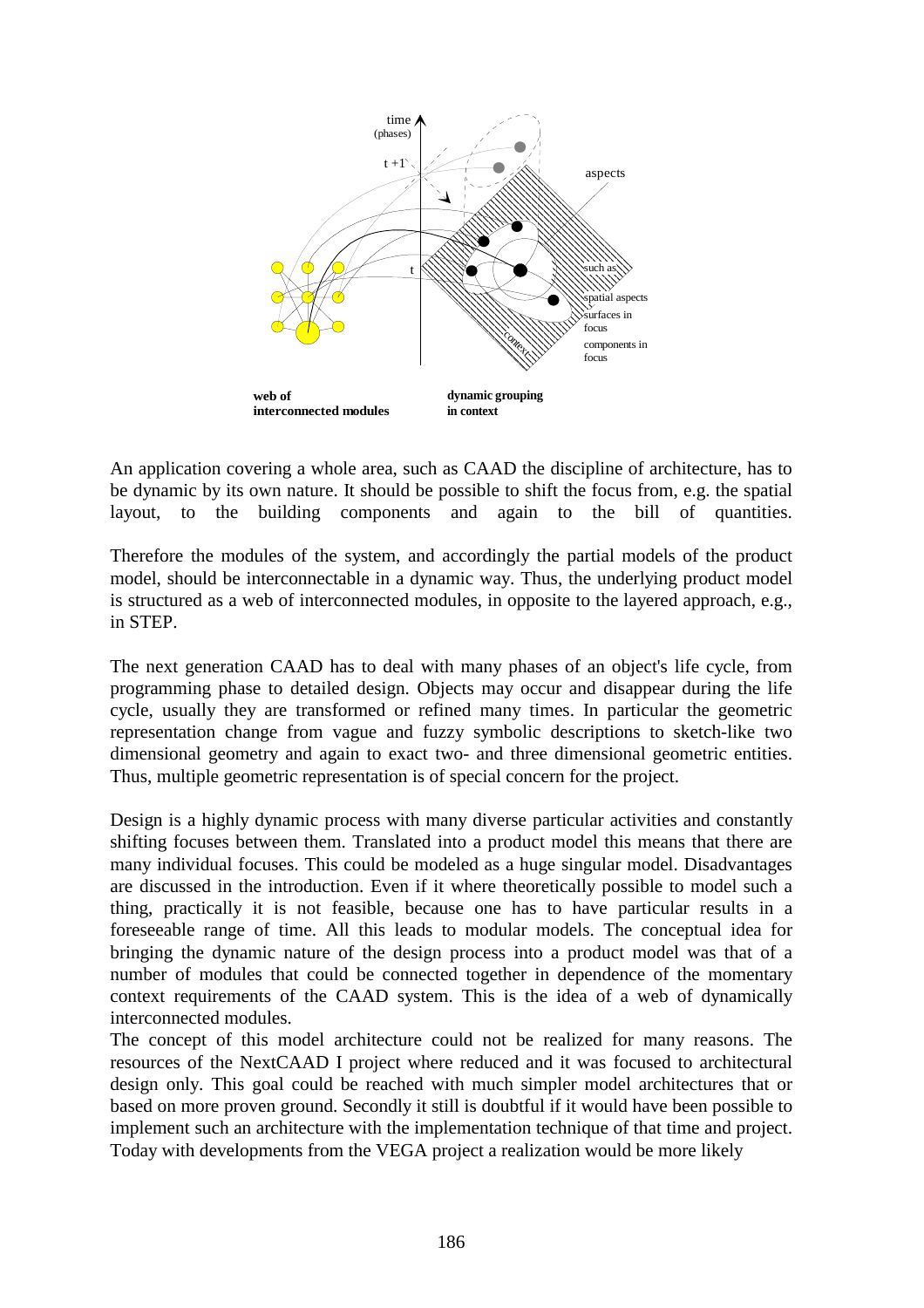| minimal<br>kernel        |                                                                                                          |                                | minimal kernel |  |
|--------------------------|----------------------------------------------------------------------------------------------------------|--------------------------------|----------------|--|
| generic<br>obiects       | process                                                                                                  | proj. objects<br>phys. objects | resource obj.  |  |
| object<br>cores          | $\mathcal{L}(\mathcal{L}^{\mathcal{L}})$ and $\mathcal{L}^{\mathcal{L}}$ and $\mathcal{L}^{\mathcal{L}}$ | building elements              | space elements |  |
| application :<br>modules |                                                                                                          | architecture                   | structural     |  |

Figure 7 NextCAAD II, modules linked by a minimal kernel

#### THE NextCAAD II PROJECT

The model architecture of the NextCAAD II project in a certain way is a step back. However the model is built upon experiences from the COMBI project as well as on concepts realized in the ATLAS project. Parts that in Combi constitute the 'general model' are now splitted into two levels and they are extended at the same time. A small bur generic part is the minimal kernel. it consist out of definitions of generic objects, attributes, association, etc.. The new level, the generic objects level specializes and extends definitions of the kernel in a way that the model finally could be used as an integrated project model as it was the aim of IRMA (Luiten et. al. 1993) and others attempted for example. The partial model level from COMBI in way can be compared with the object\_core level. The prototype implementation is a slice through the model form the minimal kernel to physical objects and to building\_elements down to an architecture application module. The prototype implementation of the model is quite promising.



Figure 8 Design object as root of the minimal kernel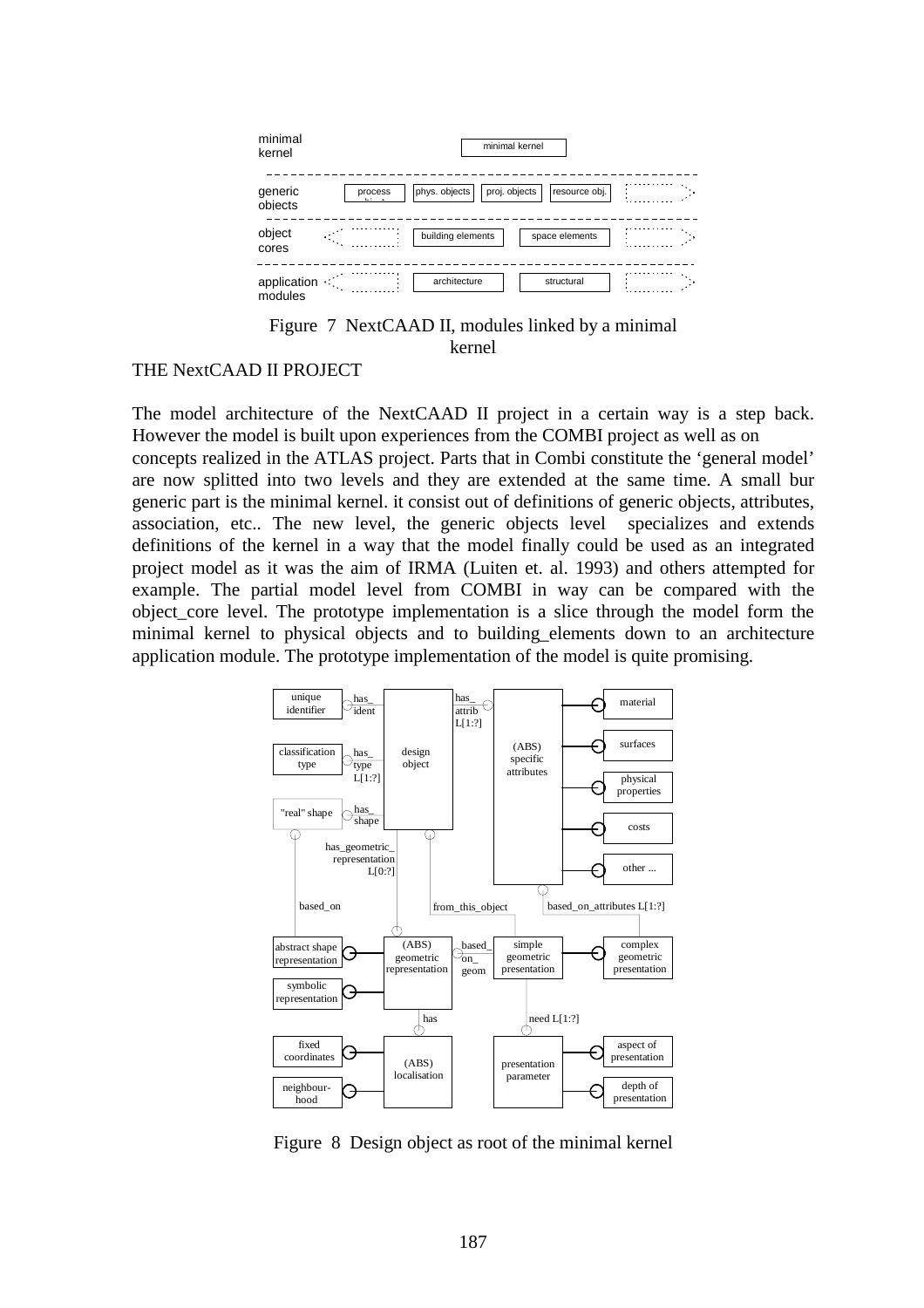Figure 10 is showing a small view on the minimal kernel of NextCAAD II. The design object can be regarded as the root object of the model.

# **The ESPRIT project VEGA**

The author is convinced that the only computer based environments really excepted and freely integrated in daily working habits will be those that are working in a similar manner as the human experts of a design and/ or construction team do. Such a team consists of various experts from different domains and expertise. They are highly dependent on each others working results as basis for own work. A strong interactive communication using all kinds of documents and the spoken word is a necessity. The accessibility of information as basis of each others work is based on interpretation which transforms the received information into the experts domain world. The experts are working on the same building elements but having very distinct understandings, semantics of those elements.

One could say all those experts are having different 'Brain Implemented Models' (BIM) compared with the models we are used to talk about. There is no person existing with an above all central knowledge, each is understanding their own domain often (or normally?) using different 'expert languages'. See example of architect and structural engineer talking about a concrete column or load bearing wall. In addition to their own BIM they have to have a filtering and translation knowledge enabling them to find the mutual implications of a certain decision on their tasks. Without such 'mechanisms' it would be necessary for each and every time to communicate in a lecture style manner, surely not a useful type of communication between experts during a design task.

Transferred to an research issue in the IT world this picture of the design/ construction team leads to topics that are very actual today: IT for virtual enterprises, CSCW (Computer Supported Collaborative Work) and distribution of objects ore data models in an network environment to name only a few. Solutions enabling virtual enterprises collaboration in an distributed product data model environment are the objective of the ESPRIT project VEGA (Virtual Enterprises using Groupware tools and distributed Architectures). The task structure of VEGA gives an answer to the question which ingredients are needed for an implementation of the 'BIM' idea in an computer environment.

The VEGA project can be structured into five main technical tasks. These are:

- 1. Conceptual model architectures and product models for a distributed environment (PDM)
- 2. Technologies enabling communication between applications in an distributed model environment (COAST)
- 3. Distributed information services (DIS)
- 4. Work- and information flow management and control (WFL)
- 5. Implementation architectures and techniques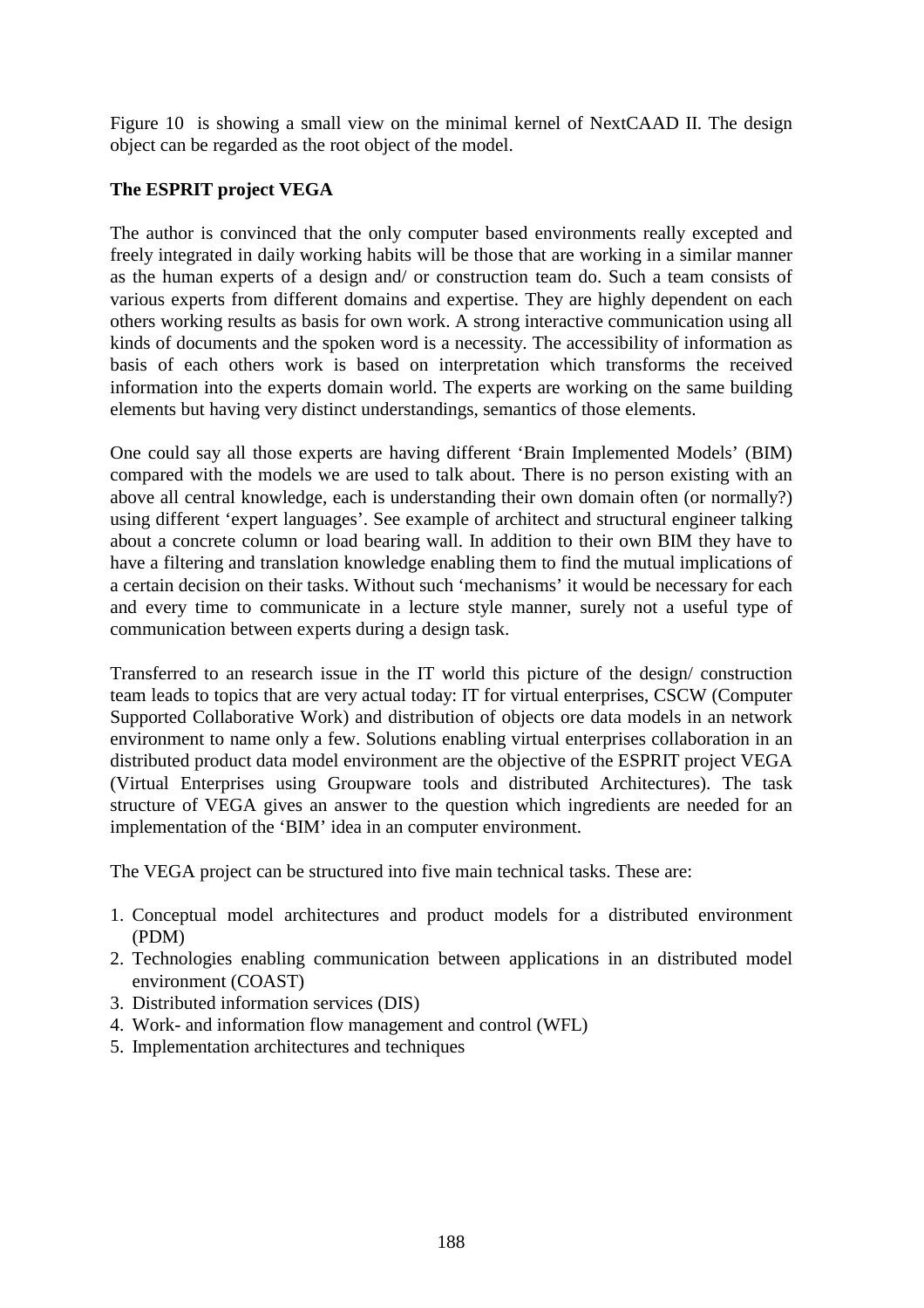

Figure 9 The structure of the VEGA project

To use a picture the first four main tasks are forming columns standing on a basement and bearing an architrave and a gable. The basement bearing the columns are standards like ISO's STEP, OMG's CORBA, WFMC's Workflow interface definitions, IAI's IFC and the Internet with HTML and VRML. And it is not only that these standards or supporting these tasks, there is also a counter reaction back into the standards. OMG has accepted a proposal for extensions of CORBA coming out of VEGA's COAST, there are influences into the workflow interface definitions as well as into IFC's architecture(Junge et.al. 1997).

The architrave is formed by implementation technologies and domain specialization. These are consisting of two parts: first a generic implementation environment for EXPRESS product data models schemata, the Dynamic Product Model. This PDM among other features allows dynamic evolution of a schema under runtime of the application. The second is a generic product data model which is the necessary task for a specialization of the PDM for the domain of architecture and engineering. The following is dealing with the 'VEGA model'.



Figure 10 The VEGA model architecture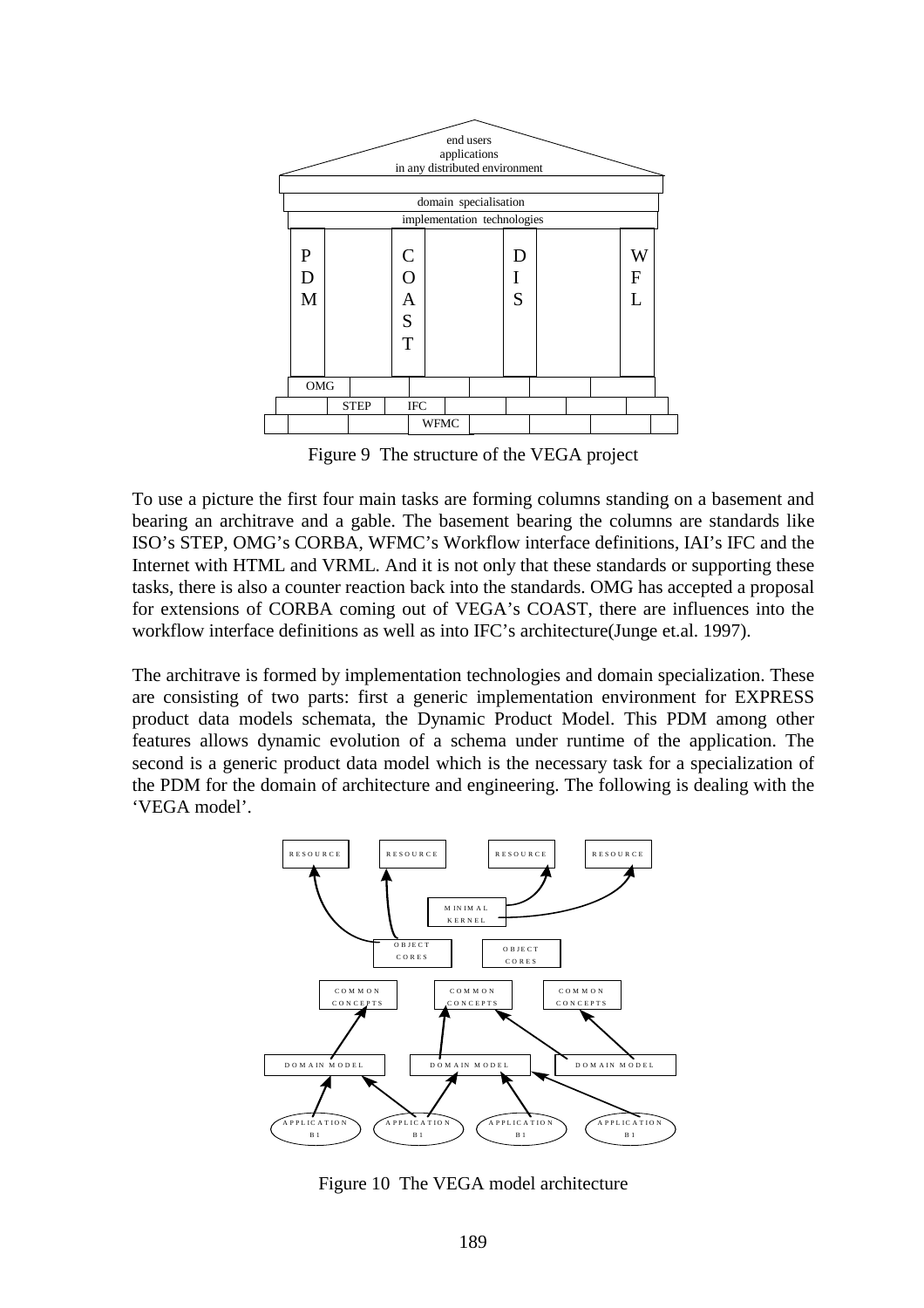The architecture of the VEGA model is building again upon COMBI and especially extending NextCAAD II model prototype capabilities. As in the COMBI Framework 'recourses' are used. These can be 'borrowed' and/ or adapted ones, for example from STEP, or native ones, developed for the project. The idea simple is that parts used in several places of the schema should be referenced and not copied into the parts.

The minimal kernel is quite identical with its forerunner, but off course results from prototype implementation are introduced. The two levels which where named generic objects and object cores are now being coupled together under 'object cores'. It is always a little bit fuzzy to distinct one level from the other or to clearly identify the need for a 'level' to be introduced. So one could discuss this separation or not separating of the two. The objective however is similar as before: to extend and specialize definitions of the minimal kernel, which are held very generic into the direction of domain model objects.



Figure 11 Components of the VEGA Kernel

A level introduced in the VEGA model architecture is that of 'common concepts'. The idea behind this is, using the example of a wall for explanation, is the following: In most building product definitions of building elements like wall are being found at the level of aspect or domain models. This results in the fact that there are different wall definitions with respect to their domain requirement or aspect. The level atop those domain models end with definitions of the general building element of which wall is a subtype. The fact that walls are to be defined on domain model level only results in what can be called horizontal mapping or better translations between the different 'walls', e.g. the 'architects wall' and the 'structural engineers wall'. These mappings are much more pain making tasks compared with the horizontal mappings at the transitions between one model level to the next lower or higher one. The goal of the 'common concepts' is to avoid these horizontal translations and replace them with vertical mappings, in the case of wall from either 'architects wall' or 'structural engineers wall' to the common concept of wall.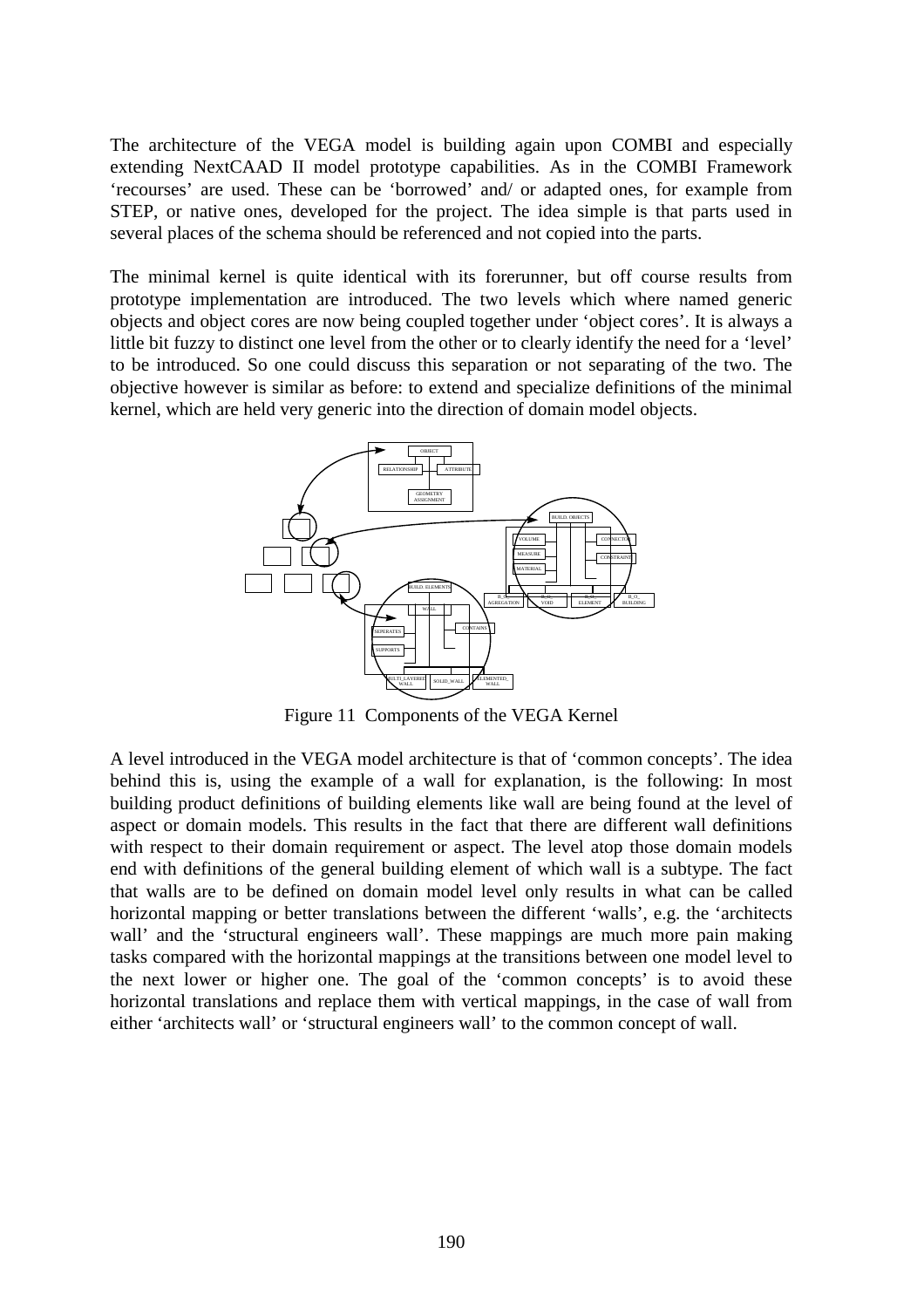

Figure 12 Communication through the VEGA Model

Figure 14 is showing how applications of the same domain (A with B or respectively C with D) are communicating through their domain models. While for communication of A with D, applications of different domains, both using their domain model plus the next higher level which is the common concepts.

By the time of 'CIB '97' VEGA will be at its 'mid-term'. Some parts that today are still concepts will be prototyped. Thus more open questions on the way to a 'consolidated building product data model' will be answered. Others, off course, will stay open. Results from VEGA up to date are quite promising. VEGA will be a mayor step towards the authors concept of 'integration by communication' (Junge 19991) and it is extending it to collaboration of human- inter- actors. Up till today the project was concentrated on working on the technological foundations. Future work will use these for building of a new type of applications enabling architects and engineers not only to communicate through their applications in an distributed environment modeled after their habits, it also will be a major step to the new CAAD generation.

## **2. Implementation Strategies**

The core technology for the software application part of the project is pure product modeling technology as such. The advances made, lie in a solution to overcome the normally rather static then flexible structures of product models. This kind of product model has named DPM Kernel (Dynamic Product Model Kernel). This name should indicate that while the application is directed to fulfill requirements for its use in the building domain it generally is a generic solution from an IT point of view. The DPM Kernel consists of the following four basic components:

- Instances are the concrete entities as stored in the data base.
- Patterns are describing the properties of the instances. The properties may be attributes, methods or the ability to be part of an association.
- Methods are describing the behavior of a pattern's instance, e.g. when the value of an attribute or an associated object changes.
- Filters —are enabling the user to request and find any information stored in the model.

In order to realize how these four parts are helping to gain the high flexibility, openness and extensibility of the loaded schema, that mark the main benefits of the approach, it is important to understand the generic base technology of the implementation. This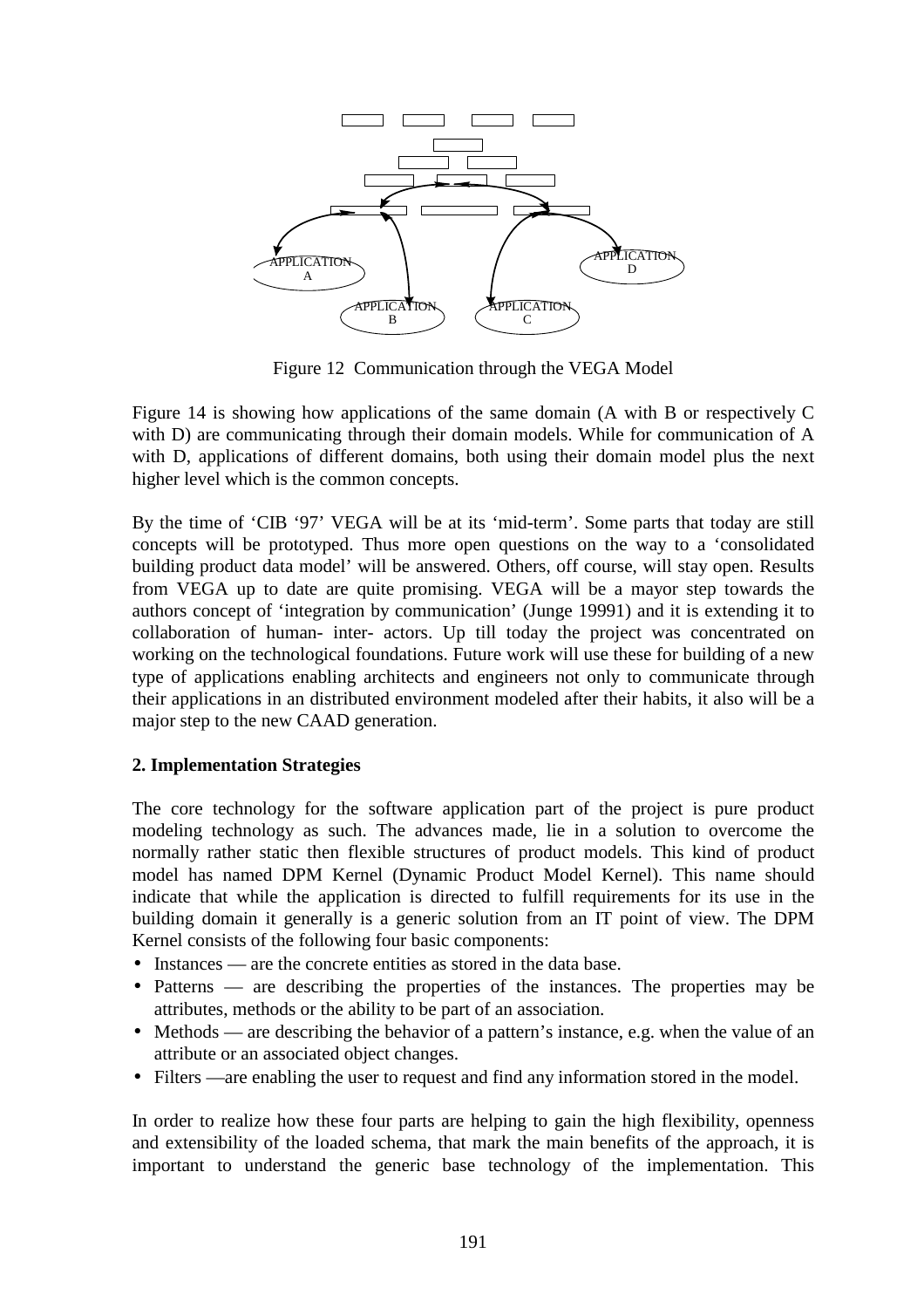technology allows object oriented modeling of the knowledge of a specific domain, such as architecture, as well as Dynamic Schema Evolution (DSE). Dynamic Schema Evolution means that the once modeled part of the world is not kept in a static and determined schema. DSE is modification, creation and deletion of schema information at runtime.

The DPM is a meta model and because of that the components of the DPM Kernel are not 'hardcoded' classes of the entities of a specific domain. There is for example no class 'wall' or a class 'room' in the DPM. The traditional 'hardcoded' implementation strategy would result in the implementation of a class together with its attributes as data members and additionally its methods for every entity of a domain. As a consequence, the entities could only be changed in a new version of the application (Figure 2). Thus the whole model is static and can not be expanded or modified after loading it to the DPM Kernel.



Attribute has to be known at compile time during runtime

Figure 13 Generic vs. hardcoded approach

But the fact that the project didn't stick to the traditional 'hardcoded' concepts doesn't mean the paradigm is a non object-oriented one. In contrary, all important principles of the object oriented paradigm (Stoutrup 1992), such as abstraction, inheritance, information hiding or polymorphism are also fully available in the DPM Kernel.

The main constructs of the DPM Kernel are the patterns. Patterns are equivalent to classes in the traditional 'hardcoded' concept. They are providing the functionality to have attributes, methods and to be part of associations. Such a pattern gets its specific meaning of being, e.g. a wall, by a process called Dynamic Data Typing (DDT). Dynamic Data Typing is a functionality provided by the DPM-Schema-Loader.

With these four basic components in place the semantics of any specific domain can be described and stored. Moreover, description of the domain is not only a static one. It is dynamic in two respects. First, methods are used to describe the behavior of the instances and associations are used to propagate the changes of an instance to the associated instances. Secondly, with the generic approach the model can be extended even at runtime.

The base technology described above is an abstract technology for modeling the knowledge of any specific domain. The problem is reduced to a appropriate formalized description method for the knowledge of the domain. This is the place for the product modeling technology itself.

A specific schema of the building domain is loaded in the application as it currently is, which includes the construction and the semantics of a building. But, it has to be emphasized that in principle any schema formulated in EXPRESS can be loaded.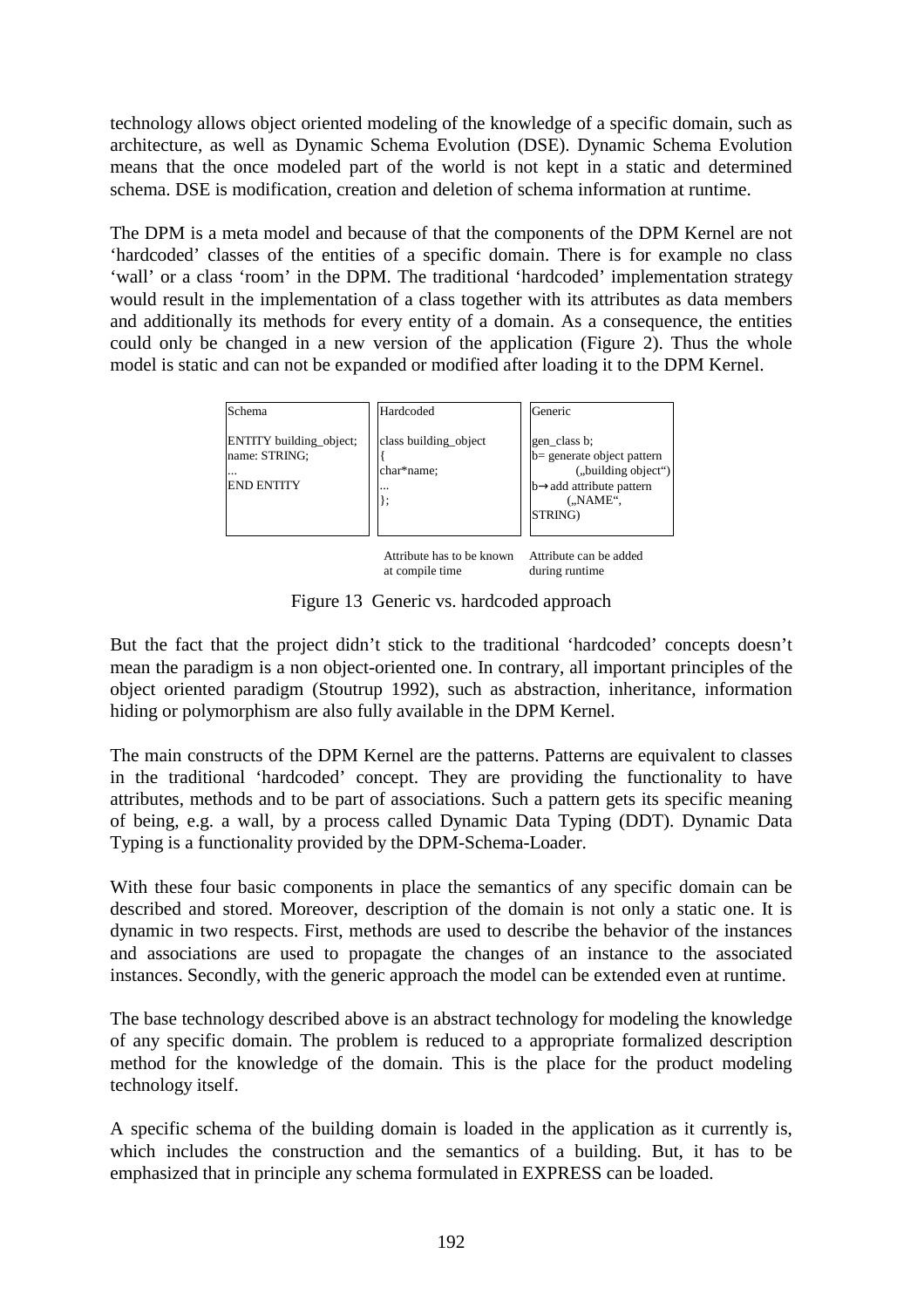To get real instances for the model, standards from STEP and IAI are used. In the current version the AP225 protocol is used to read in a whole building from any CAD system, which supports the AP225. An IFC interface is also existing as a first prototype.



Figure 14 The base technology

The next step will be to distribute the information stored in and managed by the DPM Kernel over wide area networks, so that architects and engineers can work concurrently on the building model and have access to it regardless where they are working. We see the forthcoming COAST Platform from the VEGA project to be the appropriate way to do this. Therefore the DPM Kernel provides also an API, through which it can communicate with the COAST-platform.

# **3. The application**

One can discuss the value, the potential extensions of functionality that DSE could have to end user' applications against the dangers of creating chaotic situations in an end user environment and the dangers DSE could have in information exchange. Without any doubts, however, are the advantages it opens in application development. The DPM constitutes a powerful and flexible basis for application development on top of a product data models. Together with foundations described in 'Product Data Model for Interoperability in an Distributed Environment' (Junge and Liebich. this volume) and 'The VEGA Platform' (Junge, Koethe, Schulz, Zarli, Bakkeren. this volume) it provides possibilities for new application software in the architectural domain. Only a few of those possibilities can be touched in the following.

The DPM itself is a neutral implementation method of any Express schema totally independent of any specific domain. What is needed to make it's use specific and useful to the architecture and building engineering domain is a core model of the kind described in 'Product Data Model for Interoperability in an Distributed Environment'. It follows a strategy to provide a core of semantics to allow domain models to be ' plugged in' to it. This core, in the project called 'BPM Kernel' (Building Product Model Kernel) provides the necessary semantic for communication between these domain models. Without such a level of commonly agreed semantics a technique like DPM would be useless in an implemented environment. The dynamically under runtime created extensions of a product model schema would not make any meaning to anybody besides the creator himself.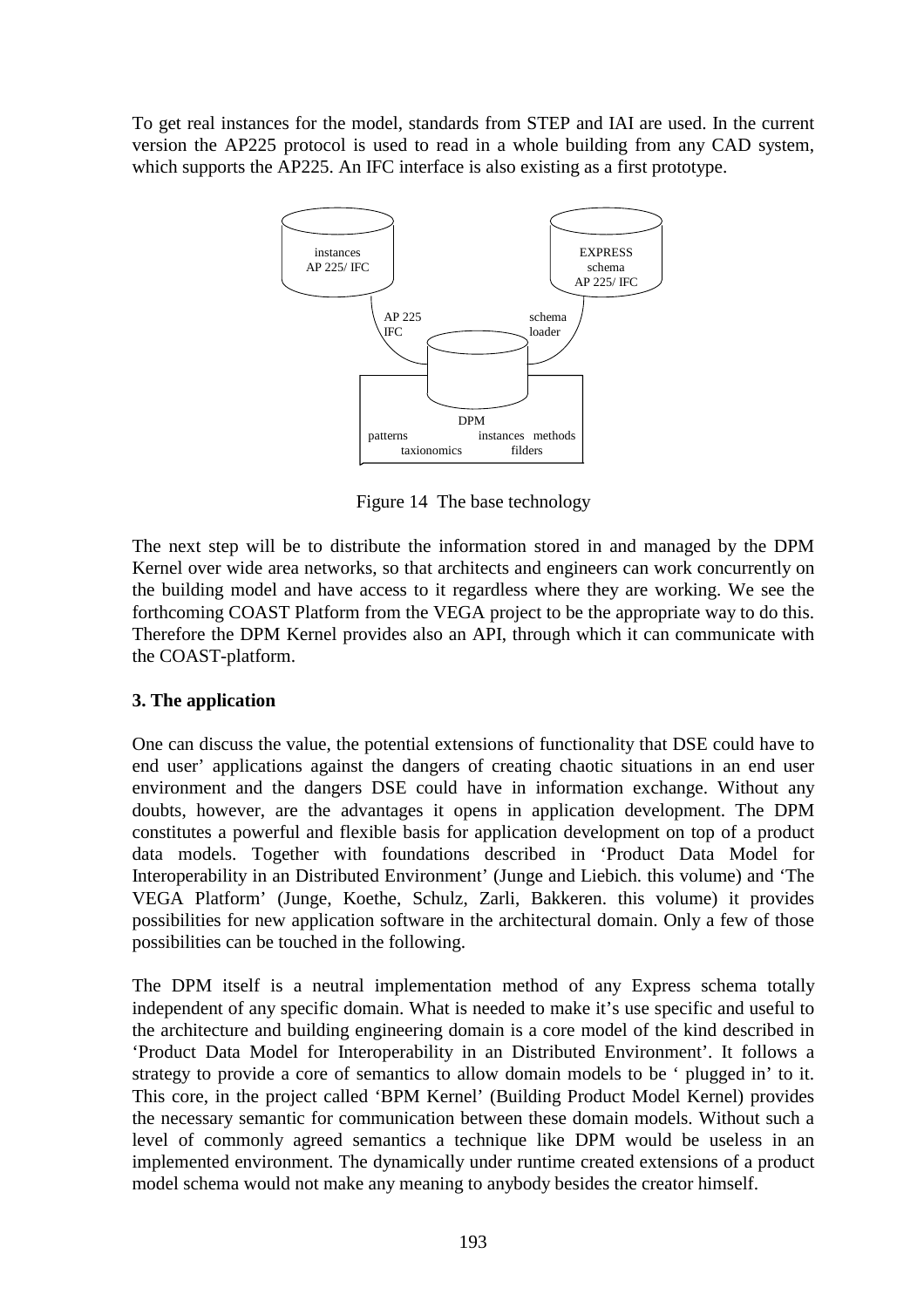

Figure 15 BPM Kernel and DPM

The applications using the DPM, as well as the VEGA platform together with the described product data model, currently under investigation are pointing in different directions, which are:

- CAAD kernel
- Coordinator Workstation
- A tool set (the current prototype implementation)

Ideas behind 'CAAD kernel' are being worked in the 'NextCAAD' projects, and where presented at CIB Conference in Stanford '95 (Junge 95a) (Junge 95b). Ideas behind 'Coordinator Workstation' very briefly are described in the following.

The distributed environment envisaged to become reality by the VEGA Platform lets arise some questions to be answered before it can be successfully implemented in design offices. How can such a distributed environment be managed, be made transparent for the user? What are the functions needed? It seems to be an approach appropriate to be followed again is a recollection of processes and functions as in today's design offices. In today's practice a very important role in project work is on coordination. In larger projects a specific role is that of coordinating all participants, may it be in the home office itself, or with all engineering offices participating in the project. The tasks that such a coordinator has on his agenda have to be translated to this new computer tool. Candidate functions of the Coordinator Workstation are:

- Distribution and collection of models or model parts .
- Control of communication, network and workflow.
- Coordination of design tasks.
- Conflict detection and management.

## **Prototype Implementation**

The prototype applications which are implemented today upon the BPM/ DPM-Kernel contain, among other features, three main parts. These parts are giving access to the stored building for the user:

- The Project Explorer
- The 3D-Window
- The Spreadsheet Window

## **The Project Explorer**

The Project Explorer is making the DPM-Taxonomies provided by the BPM/ DPM-Kernel visible for the user. Apart from the functionality described in section 2.3.4 the Project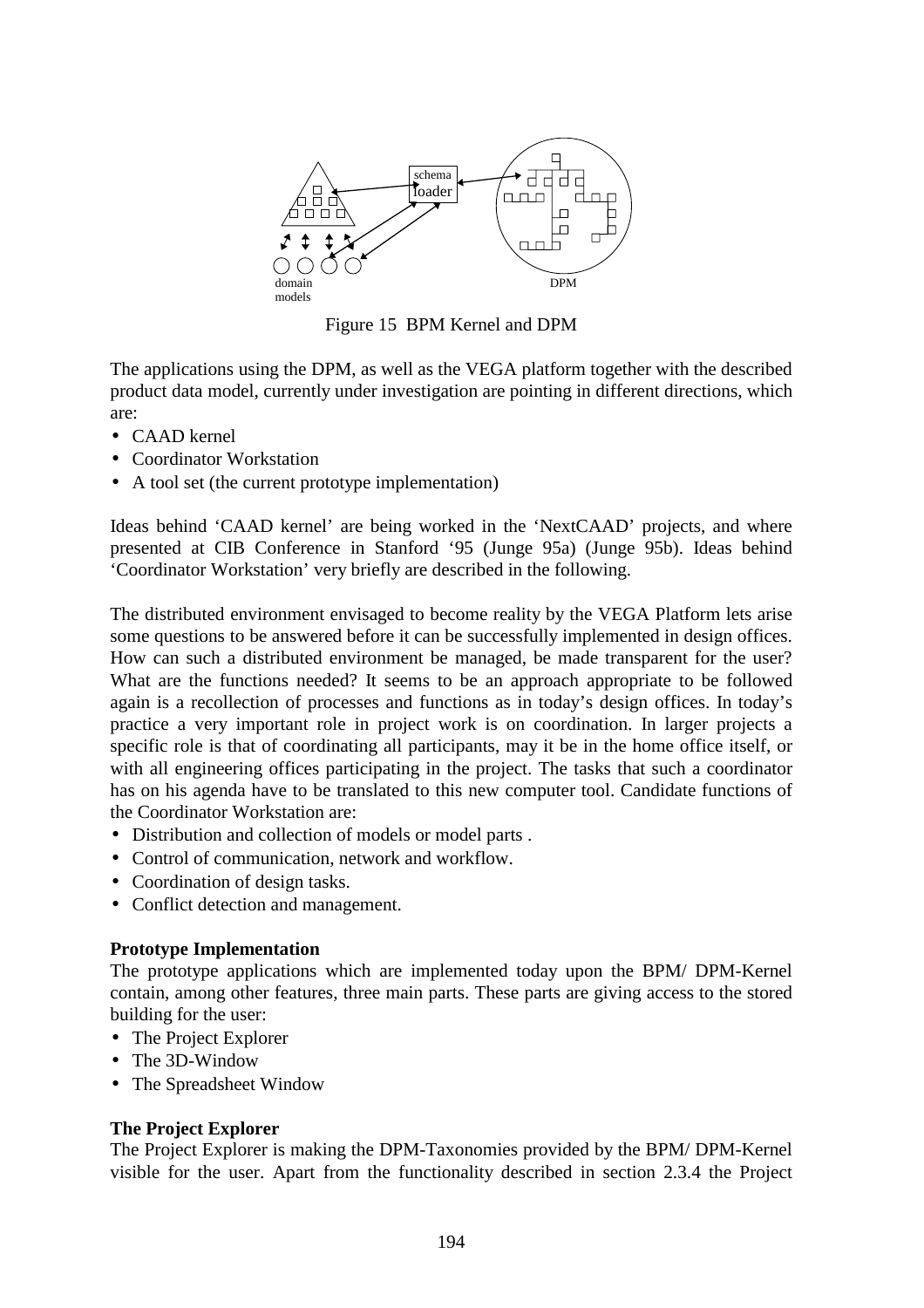Explorer allows different kinds of documents to be attached to every taxonomy node. These documents are also DPM-instances. Because of this, they have the same functionality as a common DPM-instance, e.g. they can have attributes. In the prototype version the following kinds of documents are available:

- 3D-View documents include a 3D view of the whole building or a part of it, with a specific camera position.
- Report documents include the result sets of filters in a spreadsheet, which may be designed by the user.

The User can browse through the whole building taxonomy as well as view and modify the attributes of the building elements at the click of a button. Moreover, it is possible to import the same building in different versions in the same project. Executing the same reports on the different versions will show the consequences of the changes done in the CAD application.

| Gledenicon vici "Hey building"                                                                                                                                                                                                                                                                                                                                                                                       | Dollarente Ice "Apatrent house"                                 |                                                                     |  |
|----------------------------------------------------------------------------------------------------------------------------------------------------------------------------------------------------------------------------------------------------------------------------------------------------------------------------------------------------------------------------------------------------------------------|-----------------------------------------------------------------|---------------------------------------------------------------------|--|
| Bulling 3<br>Europe<br>同<br>New building<br><sup>4</sup> = Building<br><b>Applevent Forum</b><br><b>Fulding sterelle store</b><br>Affic.<br><b>Second Soco</b><br>First Room<br><b>COM</b><br>Ti Domt<br>Differ building elements<br><b>Floore</b><br><b>Floats</b><br><b>G-40 11-905</b><br>E 22 11-004<br>$+ -128$<br><b>ETT</b> Windows<br><b>Calumn's</b><br>Basonunt<br>Foundation<br>$\equiv$ - $\Box$ Fingodi | Name<br><b>Ta Spaktord Rose</b><br>III Report_1<br>TIT Report_2 | Gelindert am<br>83031987 1736.<br>03.03.1997.16.06<br>以011997 17:40 |  |

Figure 16: Example of the Project Explorer with a building taxonomy

## **The 3D-Graphic-Window**

The 3D-Graphic-Window visualizes the geometric attributes. This means that the client gets a 3D-image of the whole building or of a part of it. It allows an animated navigation through the building. Identifying and picking of one or more elements is possible. However, the attributes of identified elements can be viewed and modified. Furthermore, it is possible to highlight all elements that are the results of a filter execution or that are identified in the project explorer. The attributes of these highlighted elements can also be viewed and modified.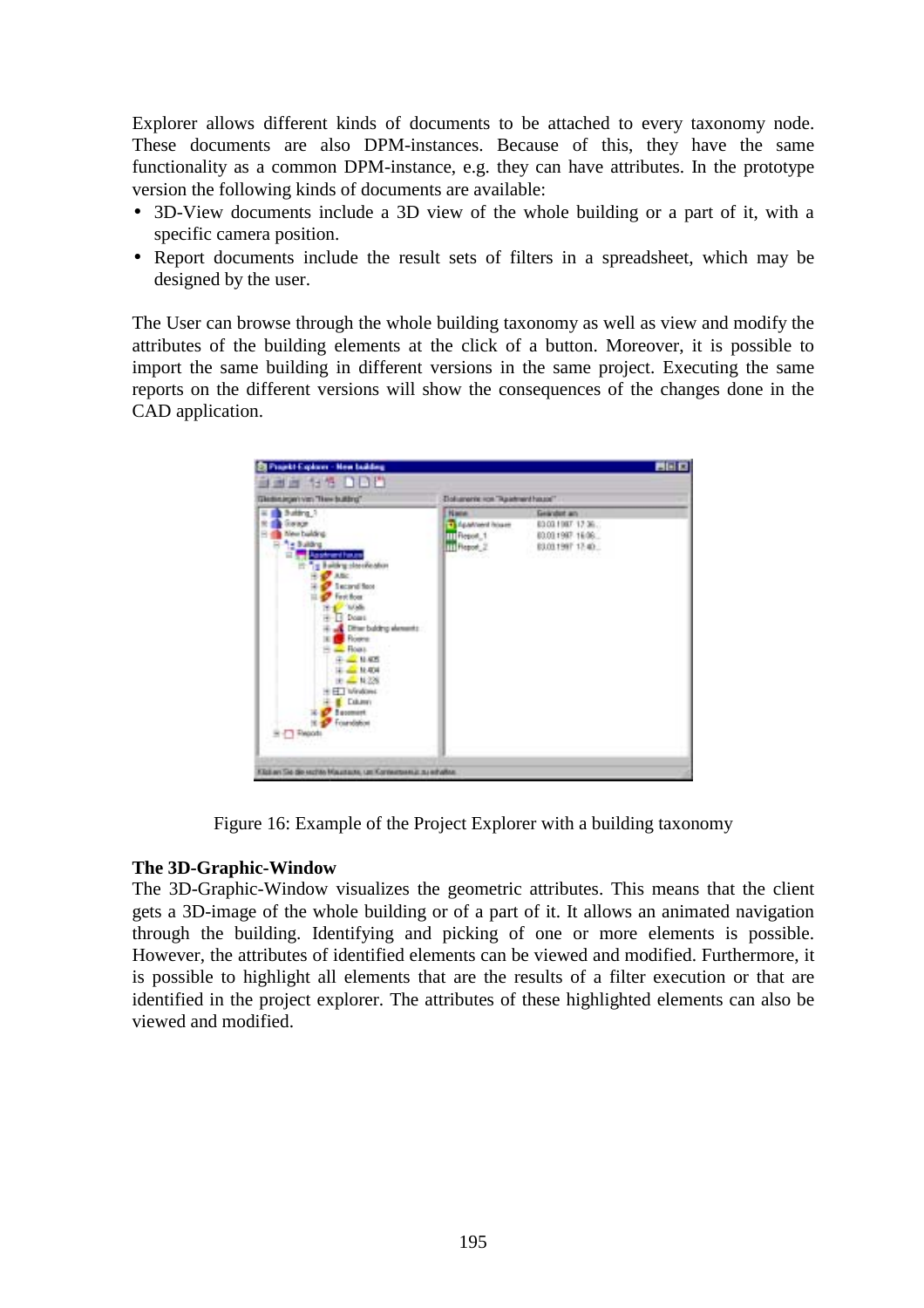

Figure 17: 3D-Window with the whole building(perspective view) and 3D-Window with one floor (bottom view)

#### **The Spreadsheet-Window**

The Spreadsheet-Window shows the results of filters in a very comfortable way. The spreadsheet is fully EXCEL-compatible and offers all abilities like formatting, calculation etc., that are known from EXCEL. In the design window the user can define the whole layout of a report specifying which attributes it should include, defining how attribute values are sorted and so on. All defined filters can be stored in a catalog categorizing them under specific groups e.g. "All room filters". So a previously defined filter can easily be used in another project.



Figure 18: Spreadsheet-Window with the result of a filter execution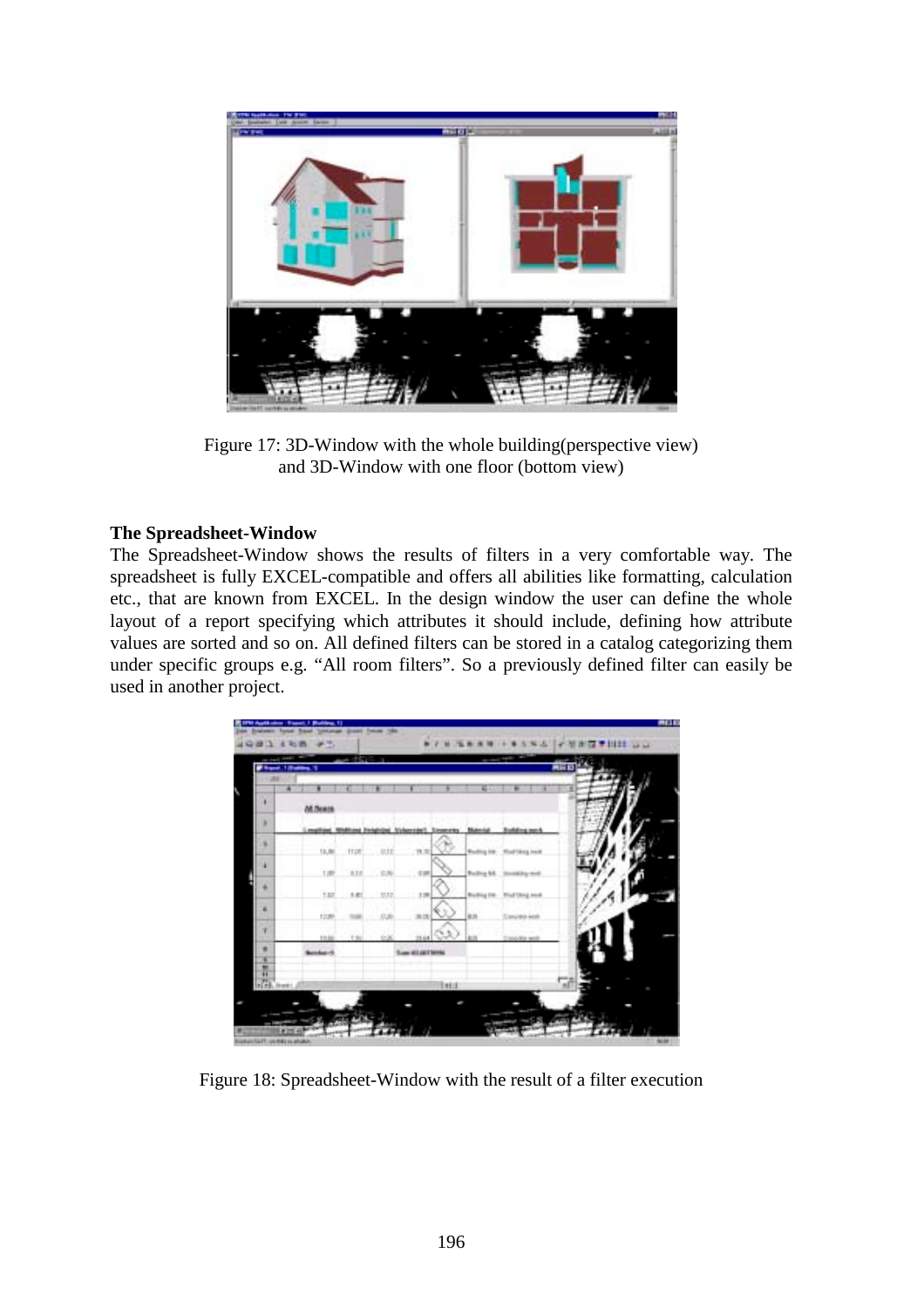#### **References**

ATLAS, [1994] ESPRIT Project 7280: various deliverables

Bjoerk, Bo-Christer [1993] Byggproductmodeller- Nulaege Byggforkskningraedet, R27:1993

Bjoerk, Bo-Christer [1994] Contributions to the theory of building product data models

Bjoerk, Bo-Christer [1995] Requirements and information structures for building product data models, VTT Publications no245, Technical Research Centre of Finland, Espoo

Eastman,C. [1995] Structure of a Product Database supporting Model Evolution. CIB Workshop proceedings, Stanford University.

Gielingh, W., [1988] General AEC Reference Model, ISO TC 184/SC4/WG1 DOC N.3.2.2.1

IMPACT [1991] IMPACT Reference Model. Deliverable, ESPRIT Project Impact

COMBI, [1994]

Junge, R. Ammermann, E. Katranuschkow, Scherer, R. ESPRIT Project 6909: deliverable A2, A3, B3

Junge, R. [1991] Integration by Communication. 1st International Symposium on Buillding System's Automation - Integration Conference Proceedings, Univ. of Wisconsin, Madison

Junge, R, [1994] Bauproduktmodelle: Eine Einführung Arbeitspapier, OFD Berlin, Bundesliegenschaftsverwaltung

Junge, R. and Liebich, T., (1995) Product modelling for applications: Model for next generation CAAD, Computing in Civil and Building Engineering, Pahl & Werner (eds), Balkema, Rotterdam

Junge, R. (1995a) Aspects of New CAAD Environments. CIB Workshop proceedings, Stanford University.

Junge, et. al. (1997) Junge, R. Köthe, M. Sschulz, K. Zarli, A. Bakkeren, W. The VEGA Platform, CAAD futures '97, Junge, R. ed. Kluwer. in print

Luiten, B., Luijten, B., Willems, P., Kuiper, P. and Tolman, F.P., [1991] Development and Implementation of Multilayered Project Models. Mangin, J-C., Kohler, N. and Brau, J. (edts), Computer Building Representation for Integration, Pre-Proceedings of the second international workshop, Ecole de polytechnique federale de Lausanne

Luiten, G., Froese, T., Bjoerk, B-C., Cooper, G., Junge, R. Karstila, K. and Oxman, R. 1993 IRMA, An information reference model for architecture, engineering and construction. Mathur, K., Betts, M. and Tham, K. (eds.) Managementof Information Technology for Construction., World Scientific & Global Publication Services, Singapore 1993

NEUTRABAS, [1991] ESPRIT 2010 project: Outfitting Information Model, Deliverable 4.2.2

Richens, P. [1978] The Oxsys system for the design of buildings. 3rd International conference on Computer in Engineering and Building Design CAD78., Ipc science and technology press, UK

Stroustrup, B.. (1992) The C++ programming language, Addison-Wesley Publishing Company, Inc.